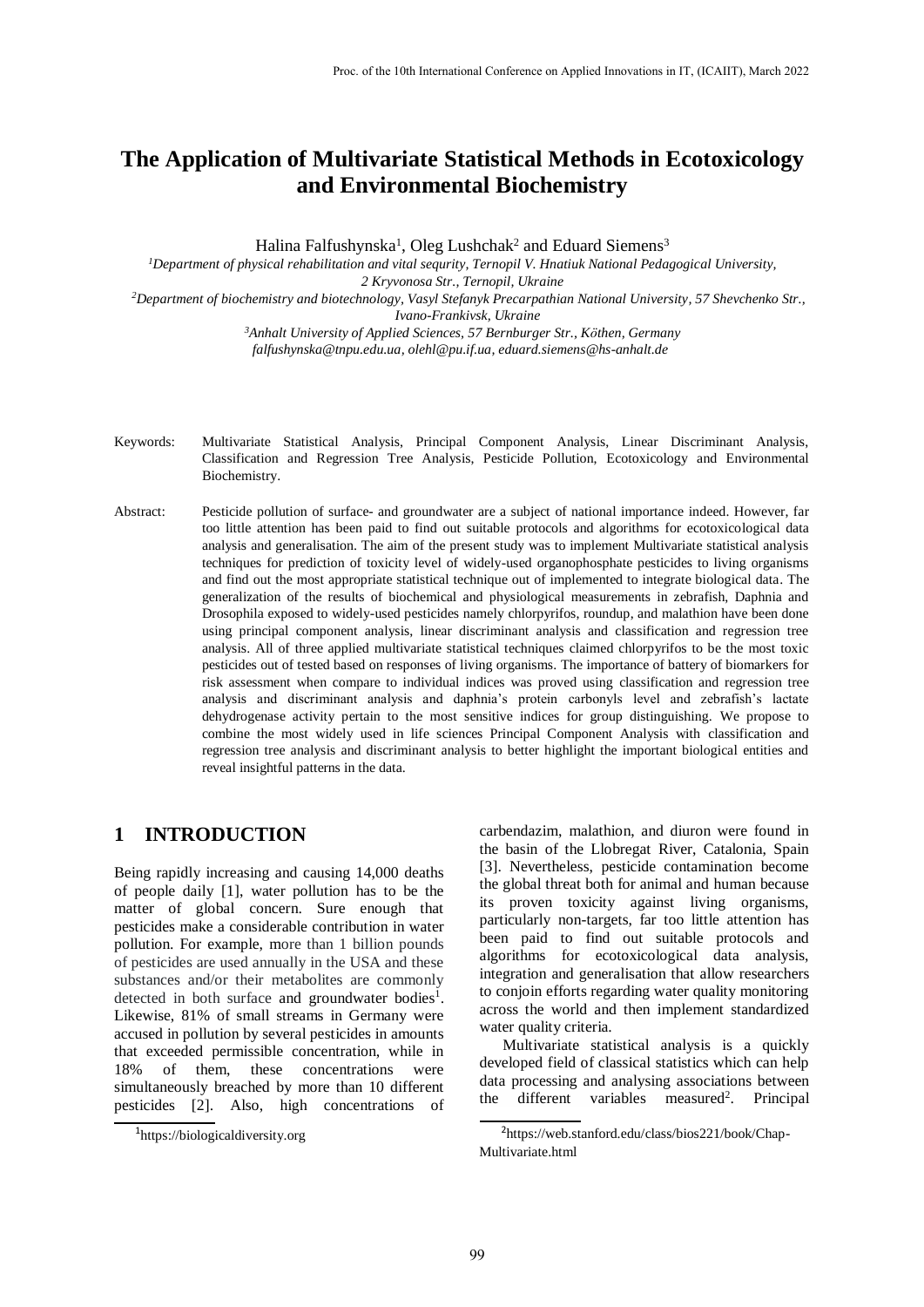component analysis (PCA), factor analysis, and discriminant analysis belong to the most popular modules of Multivariate statistical analysis and all of them should be very helpful for data generalization, interpretation, and making meaningful conclusions and prediction. It is a valuable tool for identifying factors and sources that may affect quality of surface and groundwater systems [4].

PCA has been widely used to estimate the potential effects of pollutants on water animals and environment. In particular, data processing related to water quality conditions, spatial–temporal changes, and the driving factors in pond and cage aquaculture areas of Zhuanghe area using PCA showed that the most relevant factors of water quality in marine ecosystems are salinity, dissolved oxygen, and antibiotic resistance genes. For the cage aquaculture area chlorophyll a was determined as the additional qualification parameter [5]. Likewise, PCA emphasized that nutrient factor (39.2%), sewage and feacal contamination (29.3%), physicochemical sources of variability (6.2%) and waste water pollution from industrial and organic load (5.8%) affected water quality in the Ganges River [6]. Our prior studies also have noted the importance of PCA for risk assessment and toxic level prediction based on not only water chemical parameters but also biochemical and physiological parameters of living organisms [7]. Moreover, more profound findings come to hand when data analysis using PCA combines with other module of Multivariate statistical analysis namely discriminant analysis or data mining tools [7]. However, a few studies that used different modules of Multivariate statistical analysis and/or data mining in ecotoxicological purpose could be found in literature. Therefore, the aim of the present study was to implement Multivariate statistical analysis techniques for prediction of toxicity level of widely-used organophosphate pesticides to living organisms and find out the most appropriate statistical technique out of implemented to integrate biological data.

# **2 MATERIALS AND METHODS**

For experimental research, we have chosen three species that differ in the level of origin (invertebrate/vertebrate) and ecological needs. We have used the cyprinid fish *Danio rerio*, as a conventional biological model for mechanistic and toxicological studies, which demonstrates universal to vertebrates, responses to stress and toxicity. *Daphnia magna* is widely spread in nature, easy in

cultivation, has high sensitivity to various xenobiotics, which makes it very convenient objects for bioindication. The fruit fly *Drosophila melanogaster* was used as an extremely convenient, popular and relatively cheap model object.

Fish were treated with organophosphate pesticides roundup (commercial form of glyphosate), malathion and chlorpyrifos in two concentrations, low and high which could be designated as environmentally relevant due to average concentration of correspondent chemicals in water [8, 9]. Higher tested concentrations correspond to pesticides levels in waste waters and heavily polluted water bodies. In particular, experimental fish were exposed to roundup (RL, 15  $\mu$ g·L<sup>-1</sup> and RH, 500  $\mu$ g·L<sup>-1</sup>), malathion (ML, 5  $\mu$ g  $L^{-1}$  and MH, 50 μg  $L^{-1}$ ) and to chlorpyrifos (CPL, 0.1  $\mu$ g·L<sup>-1</sup> and CPH, 3.0  $\mu$ g·L<sup>-1</sup>) for 14 days. Daphnia were exposed to the same organophosphate pesticides in the following concentration, Roundup (0.1; 0.5; 1 and 5  $\mu$ g L<sup>-1</sup>), chlorpyrifos at concentrations of 0.001; 0.005 and 0.01 μg  $L^{-1}$ , and malathion  $(0.1; 0, 5; 1 \mu g L^{-1})$ .

Complex study of zebrafish responses included next parameters: antioxidant defense (total antioxidant capacity, catalase, glutathione total, glutathione transferase); oxidative damage (formation of reactive oxygen and nitrogen species, protein carbonyls and lipid peroxidation); cytotoxicity (stability of lysosomal membranes, lactate dehydrogenase activity in the blood); neurotoxicity (cholinesterase activity); apoptosis (expression of caspase-3, cathepsin D level), DNA damage and repair (DNA fragmentation level, expression of GADD45); immune status (IgM); endocrine disruption (expression of vitellogenin in male, cortisol and triiodothyronine). The impact of pesticides on *Daphnia* was evaluated using parameters of antioxidant defense (superoxide dismutase, catalase, glutathione total); oxidative damage (lipid peroxidation and protein carbonyls). Fruit fly response was evaluated based on the activity of antioxidants (SOD, catalase, aconitase, low molecular weight thiols) and markers of oxidative stress (protein carbonyls, lipid peroxides). All abovementioned parameters were measured according to protocols as described in detail in [10, 11].

Data were tested for normality and homogeneity of variance by using Kolmogorov–Smirnoff and Levene's tests, respectively. Whenever possible, data were normalized by Box–Cox transforming method. For the data that were not normally distributed, non-parametric tests (Kruskall–Wallis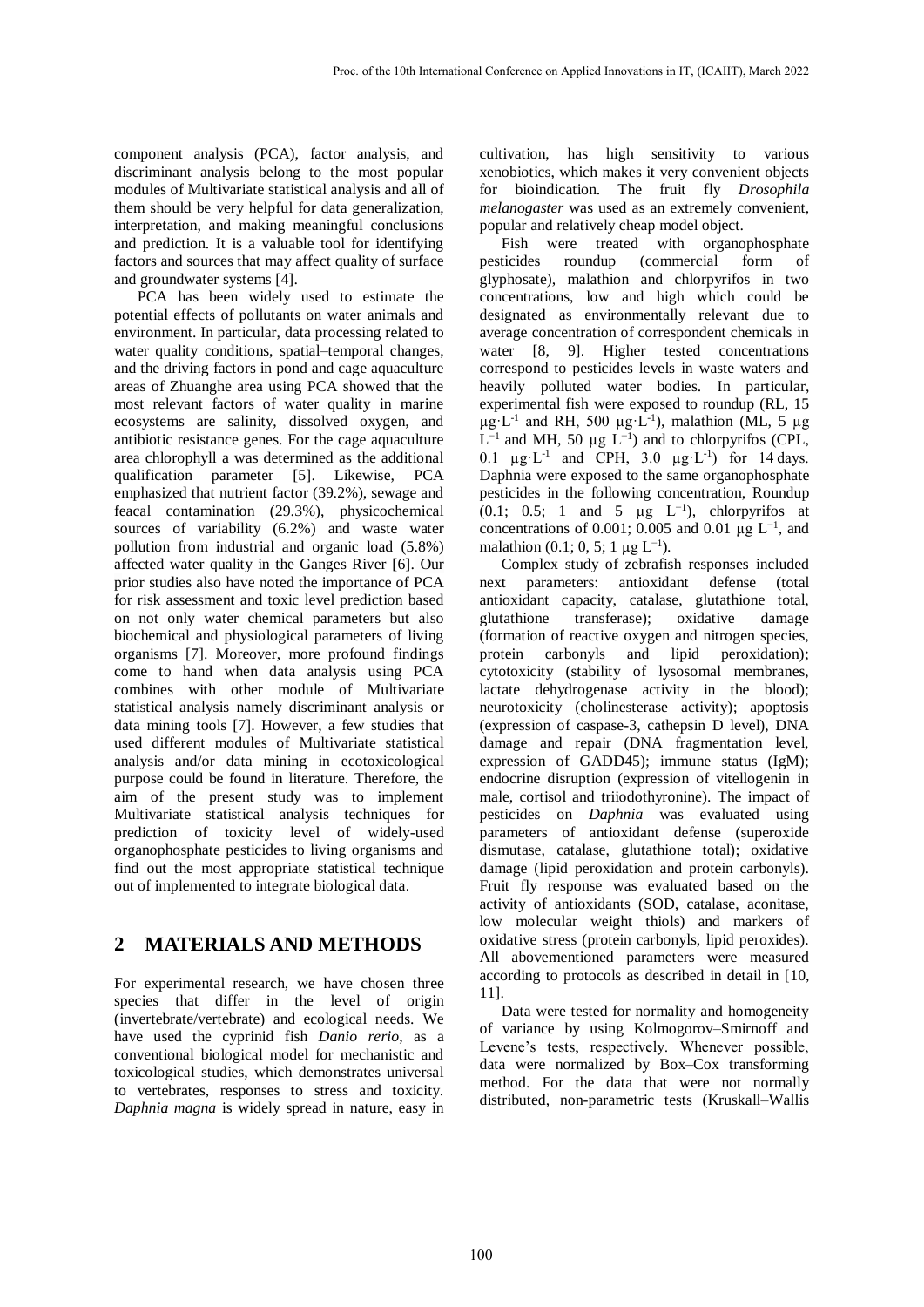ANOVA and Mann–Whitney *U*-test) were performed. Normalized, Box–Cox transformed data were subjected to principal component analysis (PCA) to differentiate individual specimens by the set of their indices. PCA is the standard tool for extracting components and to visualize the similarities between the biological samples. It serves to find a low dimensional representation of the data which captures most of the variance. In the analysis of animal responses to adverse effects have been considered only variables with correlation >0.60 with the first two dimensions of the PCA (Factor Loadings).

The classification tree in terms of determination the complex interactions among variables and sensitive criterions that distinguish evaluated groups based was built using Classification and Regression Tree (CART)-style exhaustive search for univariate splits using non-transformed studied traits. Canonical discriminant analysis was applied to extract variables that were able to maximize the between-group separation. Scores for each CVA and for each individual were calculated and then plotted in the canonical space. Differences between groups were specified based on the Mahalanobis distance, which reflects the distance between the centroids of each group.

All statistical calculations were performed with Statistica v. 12.0. For all traits and experimental treatment groups, sample size was 8.

#### **3 RESULTS**

The generalization of the results of biochemical and physiological measurements in zebrafish, daphnia and Drosophila exposed to organophosphate pesticides by Multivariate statistical analysis confirms the peculiarities of the response of stressresponsive and detoxifying systems of Drosophila on the one hand as a target organism to the effects of insecticides and daphnia / zebrafish as non-target organisms on the other. The first two PCs account for 94 % of the total variation in the dataset. All of the factor loadings in the first PC for biological traits of zebrafish and daphnia have the same sign, so it is a weighted average of all variables, representing 'non-targets' mode of reaction'. Contrary, all groups of fruit fly which is target organism to insecticides and non-target to herbicides have negative factor loadings in the first PC. In general, in depends on the mode of response and adaptation strategy to adverse effects, insects are on the left and cyprinid fish and crustacean which are not intentionally

selected for control by pesticides, but which may suffer damage because of exposure to it on the right. The purest intergroup distribution is characteristic for fruit fly, whose specimens based on the oxidative stress markers are on one side of PC 1, and daphnia / zebrafish, whose specimens are located opposite the axis of PC 1 (Figure 1 a). The joint localization of daphnia and zebrafish in the plane of plot area of factor analysis confirms the realization of common strategies of adaptation in non-target organisms to pesticides, regardless of phylogenetic origin.



Figure 1: Principal component analysis biplot based on all measured biomarkers of zebrafish *Danio rerio* (Dan), Daphnia (Dap), and Drosophila (Dro) exposed to roundup, chlorpyrifos, and malathion. CTRL – control, RL roundup low concentration, RH – roundup high concentration, ML – malathion low concentration, malathion high concentration, CPL – chlorpyrifos low concentration, CPH – chlorpyrifos high concentration.

On the other hand, grouping data according to the type of pesticide and its concentration shows a significant dependence of the adaptation strategy on the nature of the acting factor and the depth of its impact (Figure 1 b). Tangentially, groups separation along the axis of Factor2 occurred mainly due to parameters of zebrafish (Table 1) when for Factor1 responses of all three organisms were important.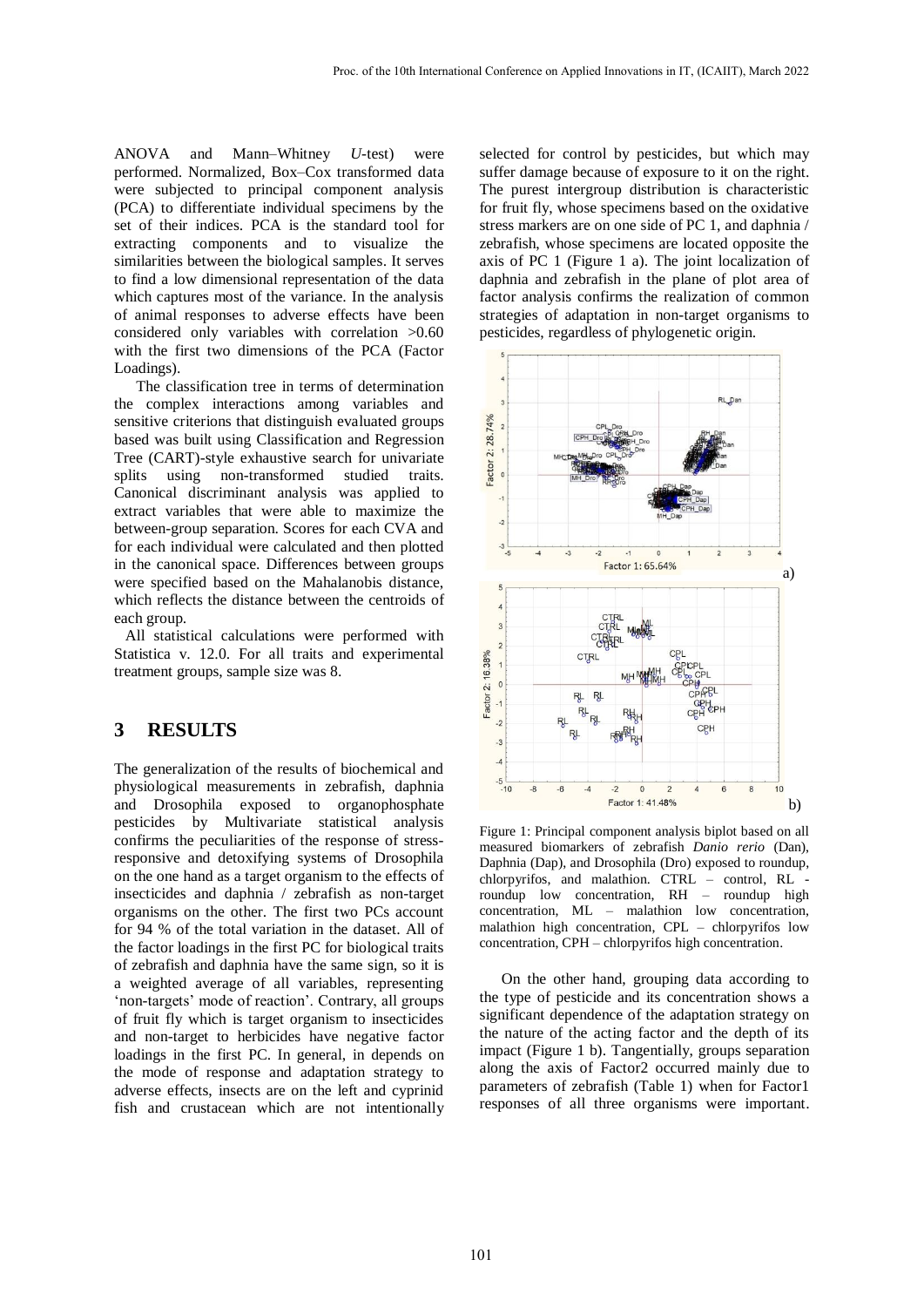Chlorpyrifos, is an organophosphate insecticide used to control foliage and soil-borne insect pests, becomes apparent as the most toxic pesticide to living organisms based on the sum of the biochemical and physiological markers of three studied organisms, and roundup (in environmentally relevant concentrations) and malathion manifested to be the least toxic. The specific response to the effects of pesticides in high tested concentrations corresponds to the general oppression of the health status of the organism. However, even in the case of minimal toxicity, signs of oxidative stress, cytotoxicity, inhibition of detoxification processes were observed in zebrafish and daphnia, which can probably reduce the organism's tolerance to stress when organism exposed to additional stressors and lead to irreversible changes in molecular and cellular levels that can potentially appeared themselves over time at both the organismal and population-species levels, remotely affecting biodiversity loss.

Table 1: Factor coordinates of the variables, based on correlations.

| Variable                           | Factor 1    | Factor 2                |
|------------------------------------|-------------|-------------------------|
| Low-weight molecular thiols (Dro)  |             | 0.842451 -0.050171      |
| High-weight molecular thiols (Dro) | 0.772227    | 0.022814                |
| LOOH (Dro)                         | 0.679562    | 0.200390                |
| CAT (Dro)                          |             | $-0.857893 - 0.023008$  |
| Aconitase (Dro)                    | $-0.872867$ | $-0.329750$             |
| SOD (Dap)                          |             | $-0.198962$ $-0.160684$ |
| CAT (Dap)                          |             | $-0.730681$ $-0.334843$ |
| LOOH (Dap)                         | $-0.724947$ | 0.072561                |
| Low-weight molecular thiols (Dap)  |             | 0.341826 -0.417394      |
| High-weight molecular thiols (Dap) | $-0.636850$ | 0.483128                |
| Protein Carbonyls (Dap)            |             | $-0.762287 - 0.502726$  |
| ROS (Dan)                          |             | 0.779434 -0.171246      |
| TAC (Dan)                          |             | $-0.673789 - 0.175300$  |
| Glutathione (Dan)                  |             | $-0.423798 - 0.561634$  |
| RNS (Dan)                          |             | 0.408960 -0.611201      |
| GST (Dan)                          |             | $-0.657437 - 0.035853$  |
| CAT (Dan)                          |             | $-0.723644 - 0.316562$  |
| TBARS (Dan)                        |             | 0.501207 -0.742588      |
| Protein Carbonyls (Dan)            |             | 0.486866 -0.222567      |
| Lactate dehydrogenase (Dan)        |             | 0.506237 -0.800050      |
| Caspase 3 (Dan)                    |             | $-0.693161$ $-0.365407$ |
| Vitellogenin (Dan)                 |             | $0.260017 - 0.650203$   |
| Eigenvalues                        | 9.13        | 3.61                    |

Results of the linear discriminant analysis stated that only 13 out of 22 parameters analysed of zebrafish, daphnia and drosophila were proven

important in discriminating studied groups according to pesticide toxicity and adaptation strategy  $(F_{(132,89)}$  $=22.507$  p<0.0000) (Figure 2). The first two discriminant functions accounted for 99.3% of the variation in group separation, being significant, with high Chi–Square value. The distinguishing of chlorpyrifos-treated groups from other groups were primarily due to more prominent signs of cytotoxicity and rate of lipid and protein peroxidation of animals regardless their evolutionary level. These groups locate farthest away from others according to Mahalanobis distance (> 2970) and may well designate as "the most impacted" that corresponds to "High toxicity". On the oppose, animals have been treated with roundup and malathion locate closest to control  $\left\langle \frac{721}{\pi} \right\rangle$  and highly likely belong to "the less impacted" groups that corresponds to "Low toxicity". The ratio of observed to predicted values of the biological parameters equalled to 100%.



Figure 2: Discriminant analysis biplot of the physiological and biochemical traits of zebrafish *D. rerio,* Daphnia, and Drosophila exposed to roundup, chlorpyrifos, and malathion. Numbers next to the lines indicate the squared Mahalanobis distance between the respective groups. CTRL – control, RL - roundup low concentration, RH – roundup high concentration, ML – malathion low concentration, malathion high concentration, CPL – chlorpyrifos low concentration, CPH – chlorpyrifos high concentration.

It has been recently shown that discriminant analysis could be very helpful to integrate environmental data and establish a set of variables for significant discrimination between affected groups [12]. Several attempts disclosed the power of discriminant analysis to explain the differences between control and polluted vicinities based on water parameters or set of biochemical/ histopathological indices of bioindicator organism [13]. On the other hand, discriminant analysis has been implemented successfully to disclose prepotent biomarkers that allow to separate localities or conditions significantly. In particular, results of the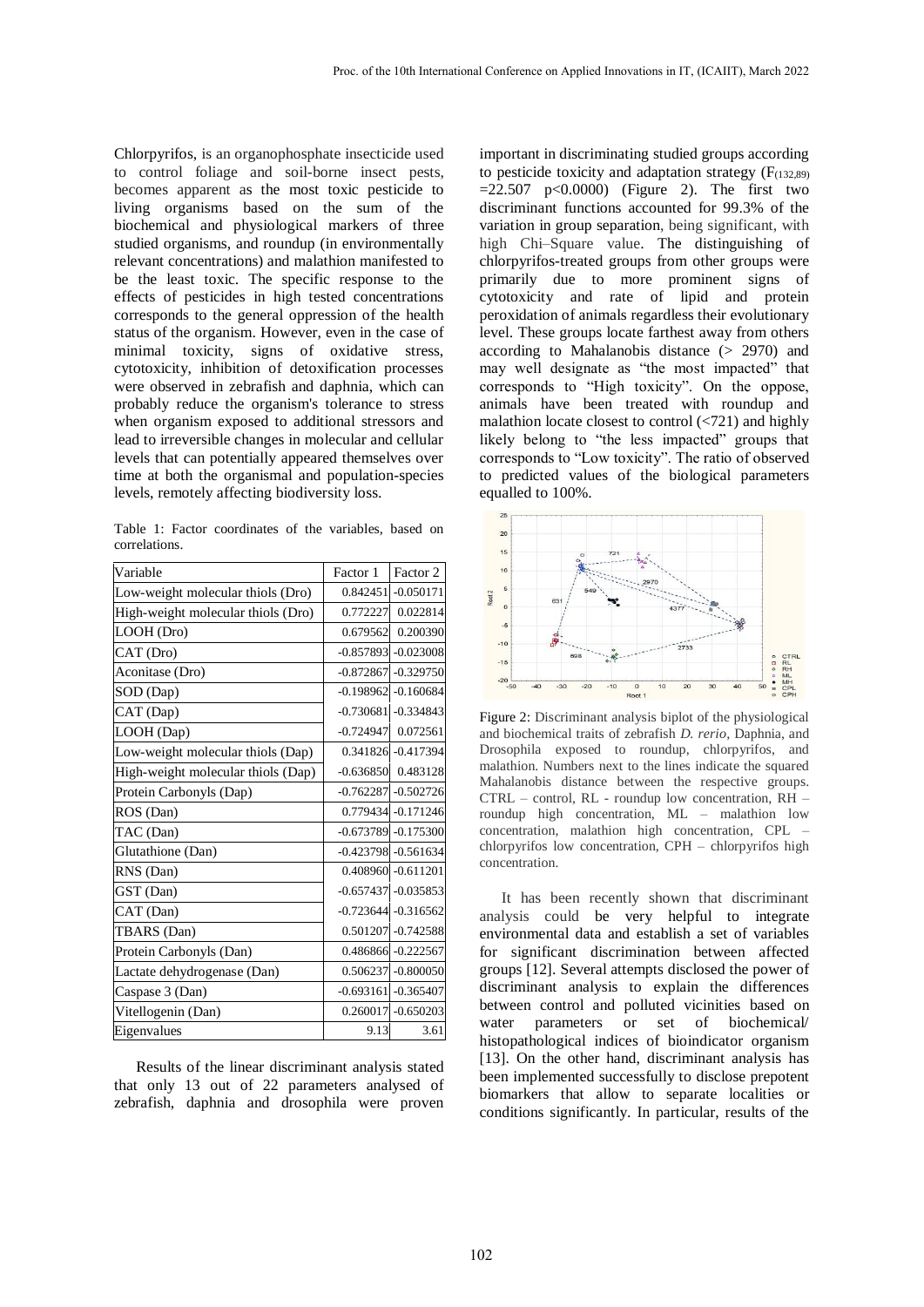stepwise discriminant analysis selected nine indices that distinguished studied sites in Hong Kong due to benthic infaunal structure, physical and chemical characteristics of sediment samples, toxicity data and metal accumulation and rate of survival belonged to the most sensitive parameters [14]. We have tried to explain the differences in the mechanisms of toxic mode of pesticides action on the basis of molecular descriptors of exposed organisms which differ in ecological demands and biological organisation. It let us not only to evaluate the biohazards of widely-used pesticides, but also digitize the value of toxicity using Mahalanobis square distance. The PCA, which is more popular in biostatistics, doesn't allow that. Indeed, the combination of different statistical approach for data integration may well optimize a procedure of parameters selection for risk assessment protocols and determined the depths of biohazards. Therefore, despite the small dataset, our results depict the applicability and usefulness of discriminant analysis with close relation with other tools of multivariate statistical analysis in integrating ecotoxicological and biochemical data in terms of water quality monitoring and risk assessment. The predictive capability of the model might take advantage from an increase in sampling parameters, exposure conditions, number of chemical parameters and/or biomarker.

The data analysis using CART algorithm allowed us to identify the valuable parameters that most likely distinguish the groups of interests. The built tree consists of seven terminal leaf nodes and accounts six splits (Figure 3). The set of biomarkers includes lactate dehydrogenase activity of zebrafish blood, which primarily separates the least impacted groups (control and malathion in environmentally relevant concentration), the total antioxidant capacity and caspase 3 activity of zebrafish, as well as protein carbonyls level and catalase activity of daphnia. The most obvious finding to emerge from this study is that none of the Drosophila parameters was included in the classification tree, which clearly indicates the impossibility of using an organism that is targeted to a certain factor as a bioindicative for assessing toxicity and biohazards based on a set of biomarkers. The importance of battery of biomarkers for risk assessment when compare to individual indices was also proved by discriminant analysis and daphnia's protein carbonyls level (F-remove  $(6,14)$  = 25.85, p<0.0001) and zebrafish's lactate dehydrogenase activity  $(F\text{-remove } (6.14) = 13.9)$ , p<0.0001) pertain to the most sensitive indices for group distinguishing.



Figure 3: Classification tree of the studied biological traits of zebrafish (Dan), Daphnia (Dap), and Drosophila (Dro) exposed to roundup, chlorpyrifos, and malathion. CTRL – control, RL - roundup low concentration, RH – roundup high concentration, ML – malathion low concentration, malathion high concentration, CPL – chlorpyrifos low concentration, CPH – chlorpyrifos high concentration.

### **3 CONCLUSIONS**

Data analysis is important in processing and generalization data sets in ecotoxicology and life sciences. We have described an approach that uses multivariate statistical techniques namely PCA, discriminant analysis and CART to find variables that are correlated across the samples, separate studied groups of specimens, localities and/or conditions, as well as discover the most sensitive indices/biomarkers that might be helpful to predict outcomes and effects while being treated. Being processed with PCA, discriminant analysis and CART, biochemical and physiological indices of zebrafish, daphnia and drosophila claimed chlorpyrifos to be the most toxic pesticides out of roundup, chlorpyrifos, and malathion. The adaptation strategy of living organisms to adverse effects depends significantly on the nature of the acting factor and the depth of its impact. The importance of battery of biomarkers for risk assessment when compare to individual indices was proved using CART and discriminant analysis and daphnia's protein carbonyls level and zebrafish's lactate dehydrogenase activity pertain to the most sensitive indices for group distinguishing. We propose to combine the most widely used in life sciences Principal Component Analysis with CART and discriminant analysis to better highlight the important biological entities and reveal insightful patterns in the data.